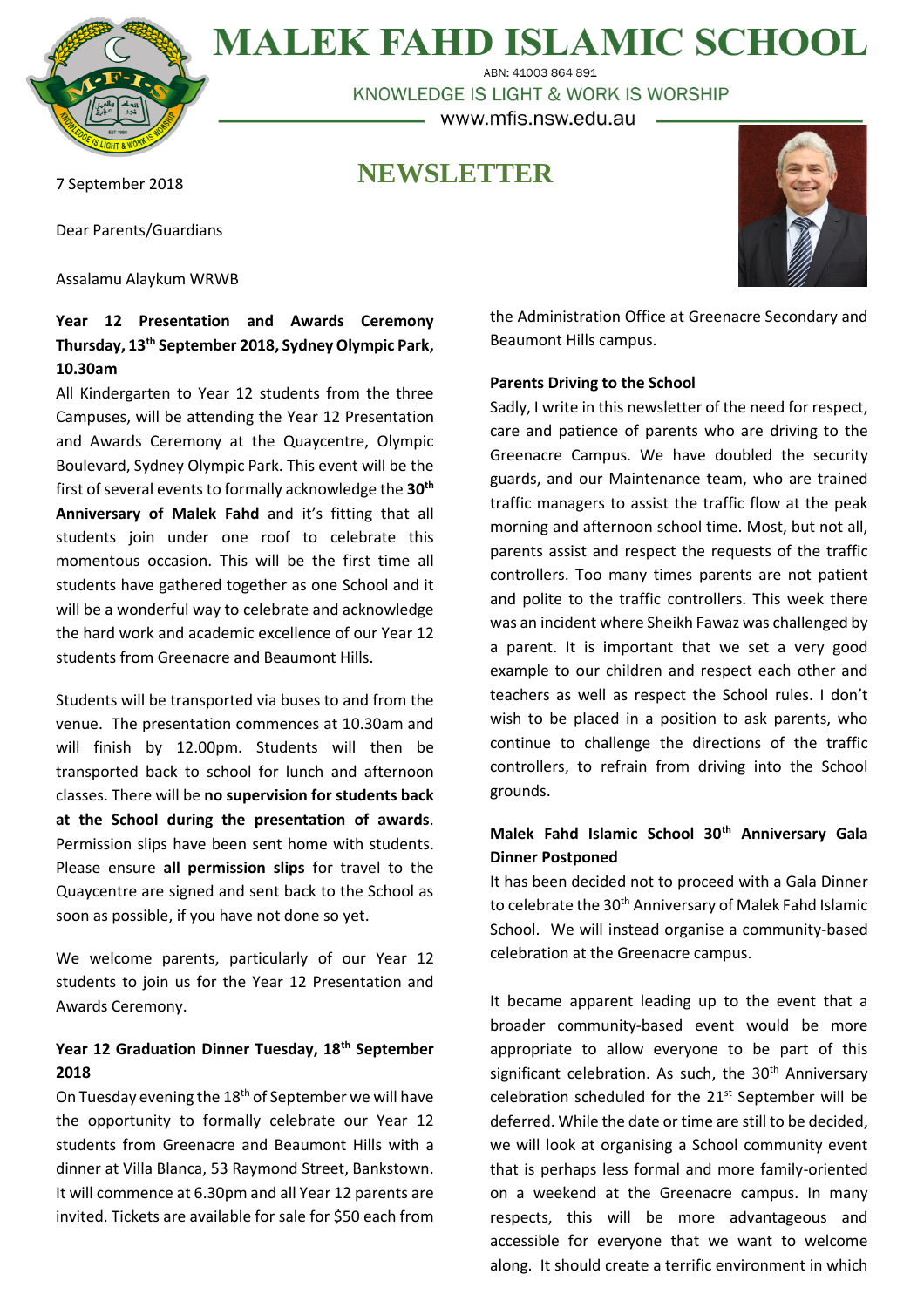to celebrate, involving as it will families and without having to leave our area. We also trust that it will attract many of our old scholars and alumni back into their old School. It will be great to catch up. We will be in contact with staff, sponsors and alumni who have already purchased tickets to arrange a full refund, over the coming week.

I thank most sincerely Mr Aiyub Ahmed, Chair of the Organising Committee, the Organising Committee members, and all those who put so much time and effort into planning our 30<sup>th</sup> Anniversary. Your hard work is always appreciated. Thank you. I will be in touch to advise the date of the 30<sup>th</sup> Anniversary at Greenacre. On behalf of all of our staff and volunteers, we look forward to seeing you there.

As always, we thank you for your support and we look forward to your continuing support.

#### **NAPLAN Readiness Test.**

Over the past week all Malek Fahd students in Years 3, 5, 7 and 9 have undertaken a School Readiness test for NAPLAN online. This has been an initiative exercise coordinated by AISNSW. The purpose of this trial was to prepare the students and the schools technological readiness for NAPLAN online in 2020.

#### **Years 8 and 10 Subject Selection for 2019**

Over the past two weeks Mrs Bragg our Curriculum Coordinator, has conducted sessions with parents and students on the subject choices and curriculum expectations for Stage 5 (Years 9 and 10) and Stage 6 (Years 11 and 12). Students have been provided with a form to complete, where they indicate their preferred elective choices. This is due back on Wednesday 12<sup>th</sup> September. A copy of Mrs Bragg's presentation will be placed on the School website in the Curriculum drop box.

#### **HSC Trials**

HSC trials will be completed this week and the time of marking is well underway. I thank the students for their diligence and focus during this time of pressure and look forward to hearing of the results. All students are expected to return to School on Monday. The coming week is an important time during which they will receive their results and have the opportunity to meet and speak with staff on the next stage of improvement. I commend the excellent work undertaken by our staff in preparing all students to achieve their very best.

#### **Book Week**

I have had the pleasure of joining students as they celebrated Book Week across each of the campuses in a very creative and colourful way. Students and the teachers fully engaged in bringing literature alive through costume dress-up to the character from a book they are reading, through the Premier's Reading Challenge as well as additional literacy classes for Years 4 and 6. Thank you to everyone for the terrific efforts you are doing to bring the importance of reading to our students.



#### **Education Perfect**

Our students recently had then opportunity to participate in a poetry slam competition through Education Perfect. Students were asked to submit a written copy of their poems as well as an audio recording of themselves performing their piece. The competition was fierce but our students did an amazing job, with five students being selected as finalists (Ramla Farah, Zein Muhieddine, Gadis Damara, Sidratul Islam and Motaz Mousa). Of the five finalists, **Ramla Farah of 10G2 achieved a third place position in the entire competition!** Ramla will be recognised for her achievements on the Education Perfect website and her poem will be published as a teaching resource for other schools to use. Ramla's third position prize is a selection of poetry anthologies and the other finalists will receive certificates. We couldn't be more proud of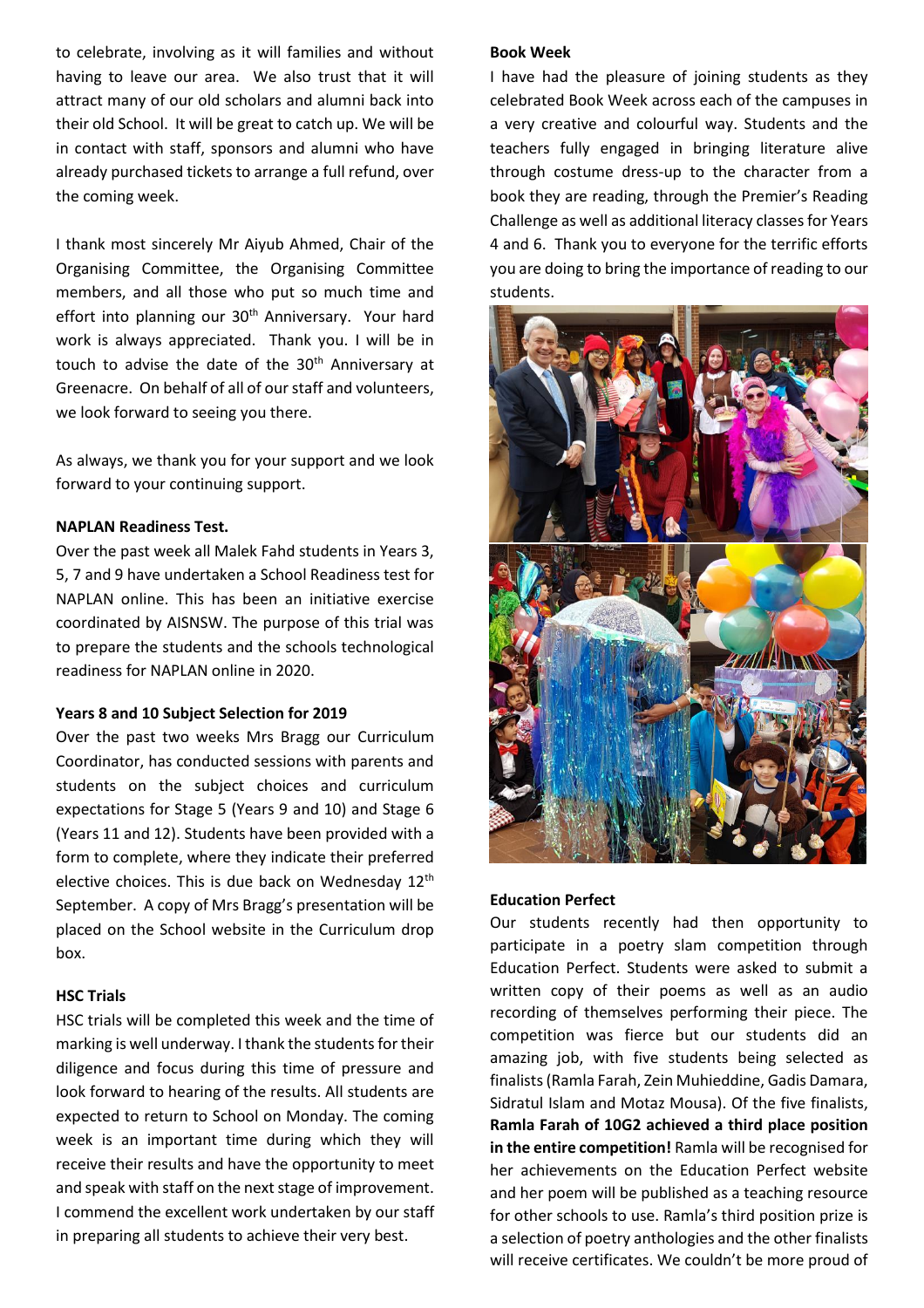every student who gave it a go and participated in this competition.

#### **Operation Art Exhibition 2018**

NSW Department of Education's arts unit "Operation Art" confirmed that 4 of our students' artworks will be exhibited at the Armory Gallery, Sydney Olympic Park from 15 September to 4 November 2018. The exhibition is open daily from 10am to 4pm and the entry is free. More than 10000 visitors are expected to view Operation Art 2018. Our 4 talented students are: Rheanne Abuobeid, Khin Su May Phyo, Anjum Rusmaully, and Rida Jamil. Last year, Rheanne Abuobied also entered the annual Operation Art Exhibition. Her work was a favourite of ANSTO and was kept and displayed at their offices since last year. On Wednesday the  $1<sup>st</sup>$  of August at 11am, Rheanne had her artwork handed over to Sutherland Hospital for permanent display. Congratulations Rheanne for this tremendous recognition.



#### **Allwell Testing**

In 2017 Malek Fahd Islamic School introduced Allwell Academic Assessment for Years 2, 4, 6 and 8 students. We have found the data most helpful in effectively and consistently measure the academic growth of your child. We are continuing this evaluation for Years 2, 4, 6 and 8 as well as introducing the evaluation for our Year 10 students.

#### **Family Fun Day**

Parliament of NSW is hosting a Family Fun Day on Friday, 12th October 2018. There will Free fun educational activities at Australia's oldest Parliament for children from 4 to 12 years. Follow the children's trail, enter the guessing competition, participate in the arts and crafts, visit the historic legislative chambers places rarely open to the public. Engage with roving historical characters and celebrate the 100-year anniversary of women becoming eligible for election to parliament and admittance to the legal profession in NSW. Entry is free and the activities will run from 10.00am to 3.00pm. The public café will also be open.

#### **Skoolbag App for Parents**

Malek Fahd Islamic School is about to launch a new way to communicate with our parents. The school is introducing the SkoolBag app as a way to allow parents to stay up-to date with newsletters, school events and notices. For you to be able to receive these notifications you will need to install the SkoolBag app on your phone and register. Instruction on how to do this can be found on the following website and the attached flyer below:

#### [www.moqproducts.com.au/skoolbag/installation](http://www.moqproducts.com.au/skoolbag/installation-instructions/)[instructions/](http://www.moqproducts.com.au/skoolbag/installation-instructions/)

When searching for the school to add please make sure you type in Malek Fahd Islamic School and follow the steps to register.

#### **School Uniform Shop Appointments**

All parents are requested to make an appointment for back-to-school 2019 and new enrolment uniform fittings. Call the Uniform Shop now on **0498 518 916 or email [malek.fahd@midford.com.au](mailto:malek.fahd@midford.com.au) to arrange an appointment.** Due to the high volume of uniform fittings at this time of the year, we need to emphasise the importance of having an appointment to avoid lengthy waiting times. We normally allow 30-40 minutes for a new student fitting, so please book now to have the peace of mind of a smooth and pleasant uniform fitting. Appointments will be commencing in October. Malek Fahd Islamic School Uniform Shop will c**lose for the school holidays on Friday, 14th Dec 2018** at 3.00pm.

**Additional Holiday Trading Hours**: Mon 14th Jan 2019 to Tues  $29^{th}$  Jan 2019 (9.00am to 3.00pm)

You are also welcome to purchase **uniform online** at your convenience and your order will be filled when the store is next open.

Website [: https://schoolshop.midford.com.au/login/](https://schoolshop.midford.com.au/login/) passphase: malek1989 Uniform Shop Contact Details Phone: 0498 518 916 Email[: malek.fahd@midford.com.au](mailto:malek.fahd@midford.com.au)

Yours sincerely,

Mr Bruce Rixon Principal